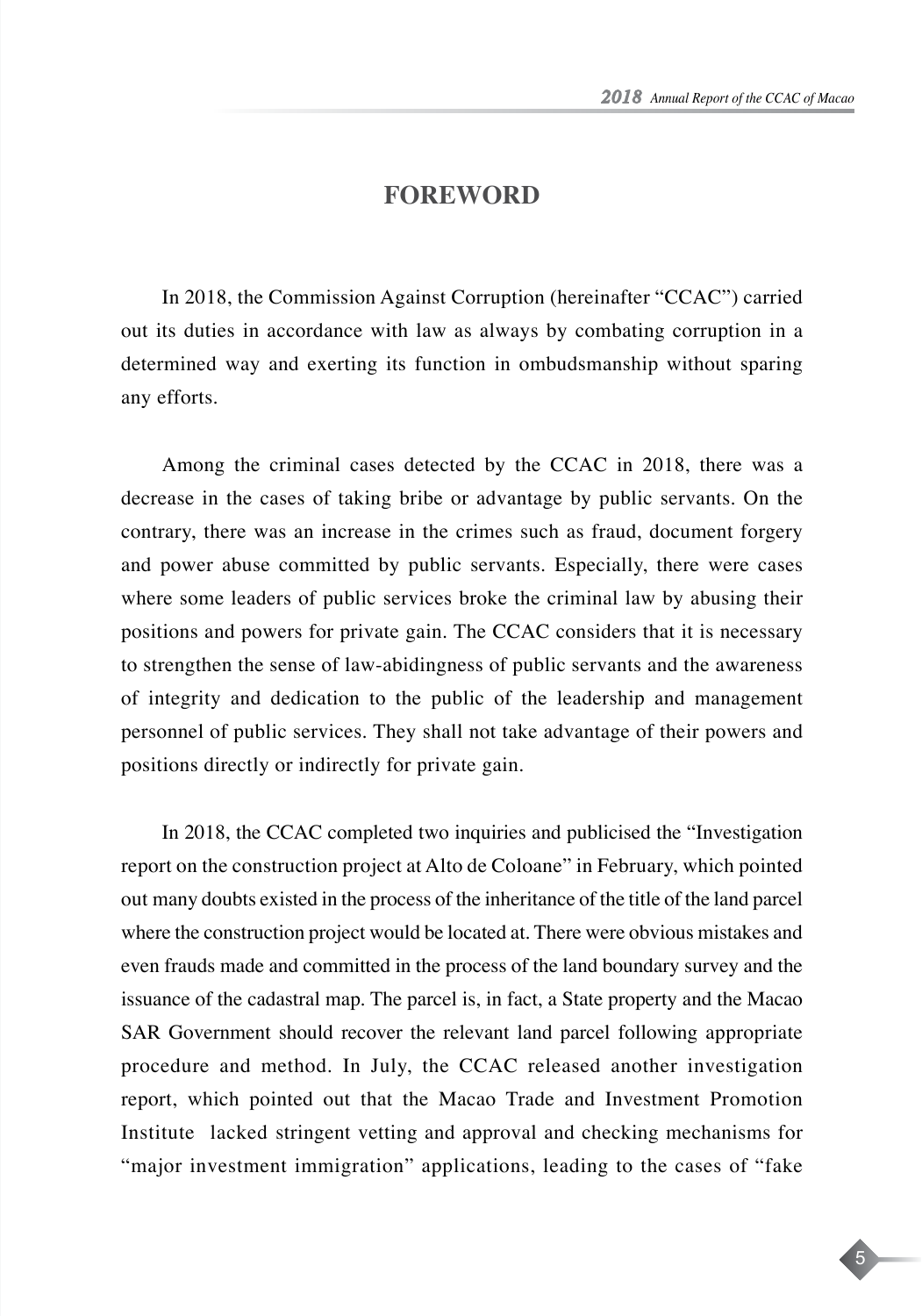talent" or "fake employment". Therefore, the CCAC suggested the Macao SAR Government optimising the admission schemes for talents.

In addition, the inquiries revealed alleged crimes involving public servants in leadership positions, reflecting that the problems concerning loose enforcement of law and lack of supervision by some of the public services are so significant that they deserve great attention of the Macao SAR Government. For the cases that "there was a private parcel situated on a hill in Coloane over 100 years ago" and that "major investment immigration can be applied by investing only MOP500,000", even citizens thought that they were unbelievable and smelled a rat after knowing them. However, the public services which had the statutory competence, professional workers and information simply ignored the questionable points or have already got used to such situations, claiming that they simply "acted in accordance with the rules" and "vetted and approved the requests in accordance with the law", which has opened a door for criminals to commit fraudulent acts. The CCAC considers that being incorruptible and not accepting bribe and advantage constitute the minimum legal requirements for public positions. Public servants shall be dedicated in the execution of their duties and strictly follow the law in terms of assessment and approval of requests in order to ensure effective safeguard of public interests.

In 2018, the reform of supervisory systems was carried out in the entire China in order to promote the utilisation of institutional advantage for efficiency of governance. Through the exchange and mutual visits between the CCAC and the national and regional supervisory agencies, the CCAC had an in-depth understanding of the establishment and operation of institutions following the reform of national supervisory systems and actively explored the ways of cooperation of both sides in the aspects such as mutual case assistance and personnel training in order to achieve the common goal of building a corruptionfree society.